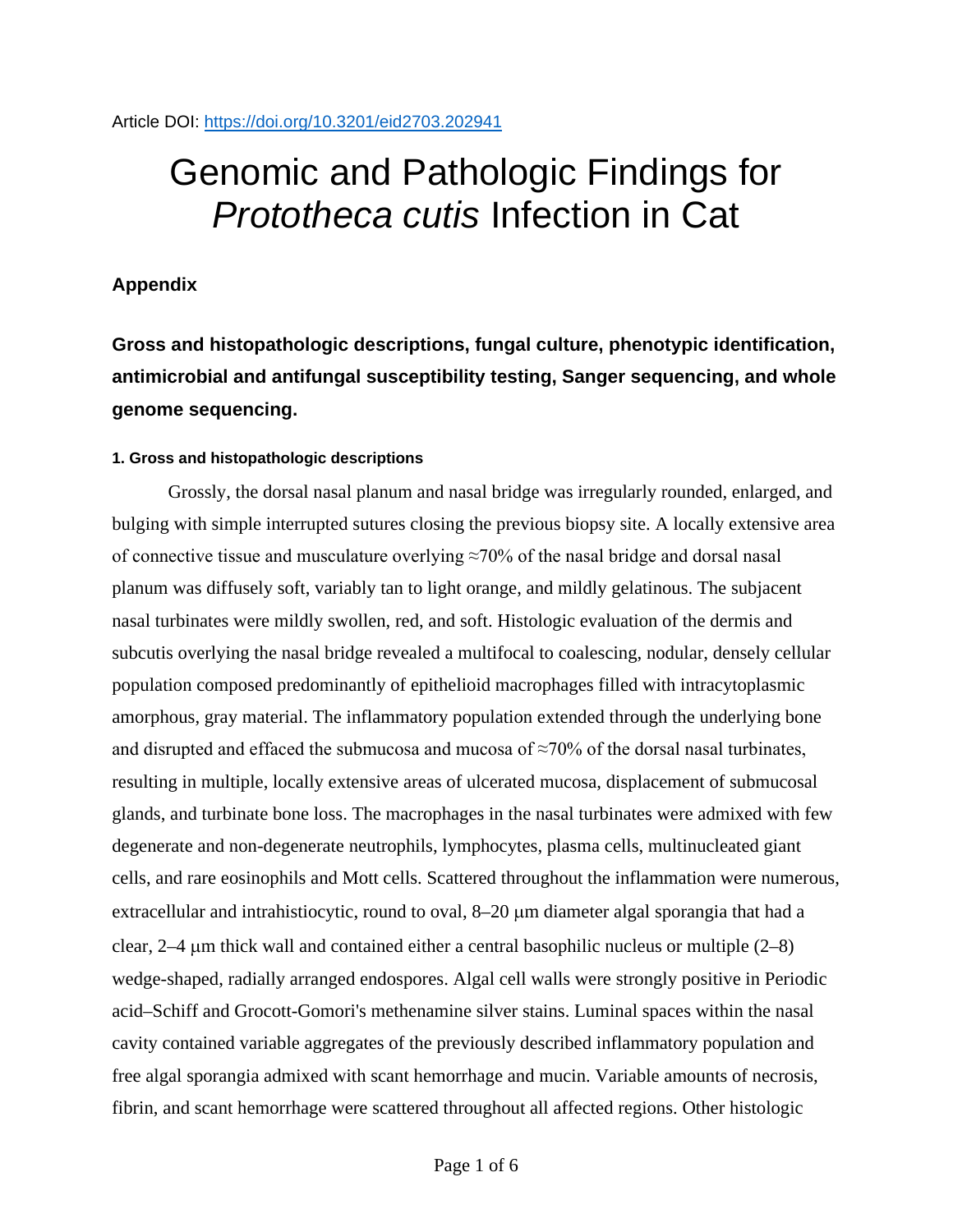findings unrelated to algal infection included segmental, lymphoplasmacytic and eosinophilic enteritis, renal cortical cysts with lymphocytic interstitial nephritis, nodular adrenal cortical hyperplasia, and presumptive Sarcocystosis within the skeletal and cardiac muscle.

The definitive pathogenesis of protothecosis is unknown. One possible route of infection is traumatic cutaneous inoculation from a penetrating injury, which is consistent with previous reports of Protothecosis in cats (*1*). Macrophages within the dermis, subcutis, and bone contained intracytoplasmic gray material presumptively representing phagocytosed sporangial walls post endosporulation, which was seen actively occurring within in the nasal turbinates. Given the length of time between initial infection and presentation to necropsy, the findings suggest the inoculating wound and initial site of infection could have been removed via biopsy or resolved with subsequent dissemination of the pathogen deeper into the subcutis and nasal turbinates. Another possibility reflects infection via the nasal cavity and turbinates with extension of inflammation dorsally through the overlying bone into the subcutis and dermis. This latter possibility is considered less likely given the monomorphic population of debris-laden macrophages and the lack of sporangia or endospores within the dermis, subcutis and nasal bone that suggest previous resolution of infection at these sites rather than active spread. Further, chronic tissue remodeling would be expected within the nasal turbinates given the protracted disease progression of this case if the turbinates were the initial site of infection.

#### **2. Fungal culture and phenotypic identification**

Nasal turbinate tissue was cultured on Sabouraud dextrose agar (BD BBL, Franklin Lakes, NJ, USA), and on 5% sheep blood agar (Remel, San Diego, CA, USA) for 3 days of incubation at 25°C and 30°C. Lactophenol cotton blue and Gram stains were performed on isolated colonies. Matrix-assisted laser desorption ionization time of flight (MALDI-TOF) mass spectrometry analysis (VITEK MS – bioMérieux, Marcy-l'Étoile, France), and GEN III Microbial ID (Biolog, Hayward, CA, USA) analysis were performed as an attempt of genus/species identification. No ID was obtained, but the isolate assimilated: D-glucose, Dtrehalose, acetic acid, weakly D-galactose, L-arabinose, glycerol, fructose and mannose.

#### **3. Antimicrobials and antifungal susceptibility testing**

Antimicrobial susceptibility testing was performed to determine the MIC (MIC) of 24 antimicrobials using Trek Sensititer COMPGP1 Gram positive panel (Trek Diagnostic Systems,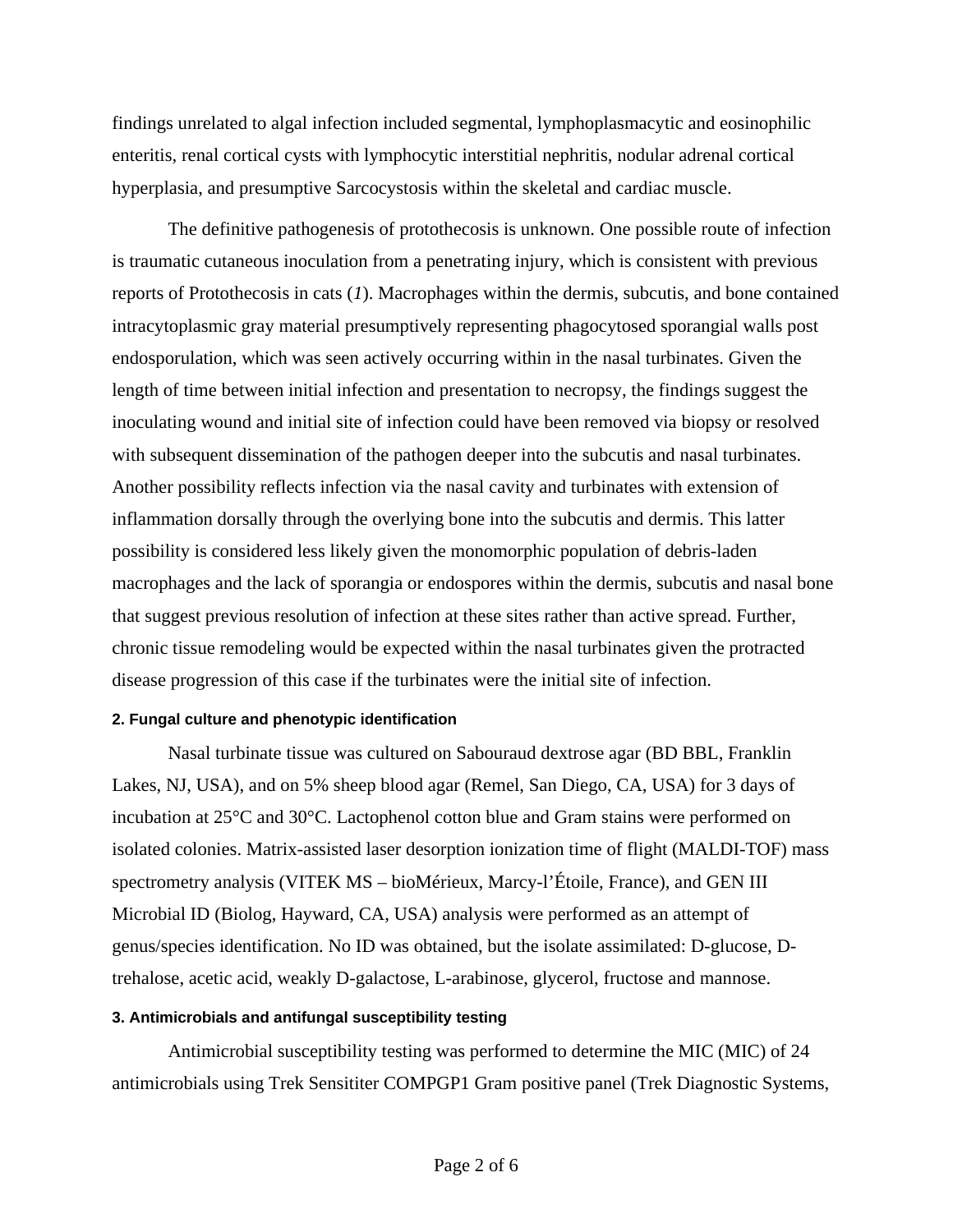Cleveland, OH), according to manufacturer`s instructions. A suspension at 0.5 McFarland (10 ml) was used to inoculate the plate. Results were read visually after 24h of incubation at 30°C. Antifungal susceptibility testing was performed to determine the MIC of amphotericin B, fluconazole and itraconazol using Liofilchem MIC test strips with increasing concentration gradients of the antifungals (Liofilchem, Waltham, MA, USA), according to Clinical Laboratory Standards Institute (CLSI) document M27Ed4. Results were read visually after 24 and 48h of incubation at 30°C. All susceptibility tests were performed in duplicate. No universally accepted MIC interpretations of antimicrobials and antifungals specific for *Prototheca* species are available.

#### **4. Sanger sequencing**

Conventional pan-fungal PCR was performed targeting the internal transcribed spacer (ITS) region as well as the D1/D2 region of the large subunit of the 28S ribosomal RNA gene. *Aspergillus niger* ATCC 16404 was used as a positive control. PCR products were purified using the QIAquick PCR purification kit (Qiagen, Hilden, Germany) and sequenced by Sanger method at the AVDL (SeqStudio Genetic Analyzer, Thermo Scientific, Waltham, USA). BLAST (http://www.ncbi.nlm.nih.gov/BLAST) and the CBS-KNAW fungal database (http://www.westerdijkinstitute.nl/collections/) were used to identify related fungal sequences. Due to the rarity of *P. cutis* reports in the literature, we repeated the DNA extraction, PCR assays and sequencing. The second analysis yielded the same results and confirmed the presence of *P. cutis*.

### **5. Whole genome sequencing**

Whole genome sequencing was carried out using the MiSeq platform (Illumina, San Diego, California), at the Athens Veterinary Diagnostic Laboratory (University of Georgia). DNA was obtained from the isolate grown on Sabouraud dextrose agar using a commercial kit, according to manufacturer's instructions (ZR fungal/bacterial DNA MiniPrep, Zymo Research, Irvine, CA, USA). DNA concentration (17 ng/ml) was determined using a Qubit 2.0 fluorometer with a double-stranded DNA assay kit (Thermo Scientific, Waltham, MA, USA). A paired-end library with approximate insert size of 151 bp was prepared using Nextera DNA Flex library preparation kit (Illumina), and MiSeq reagent Kit v3 (150 cycles) chemistry according to the manufacturer's protocol. The libraries were quality checked using a capillary electrophoresis device (QIAxcel, Qiagen).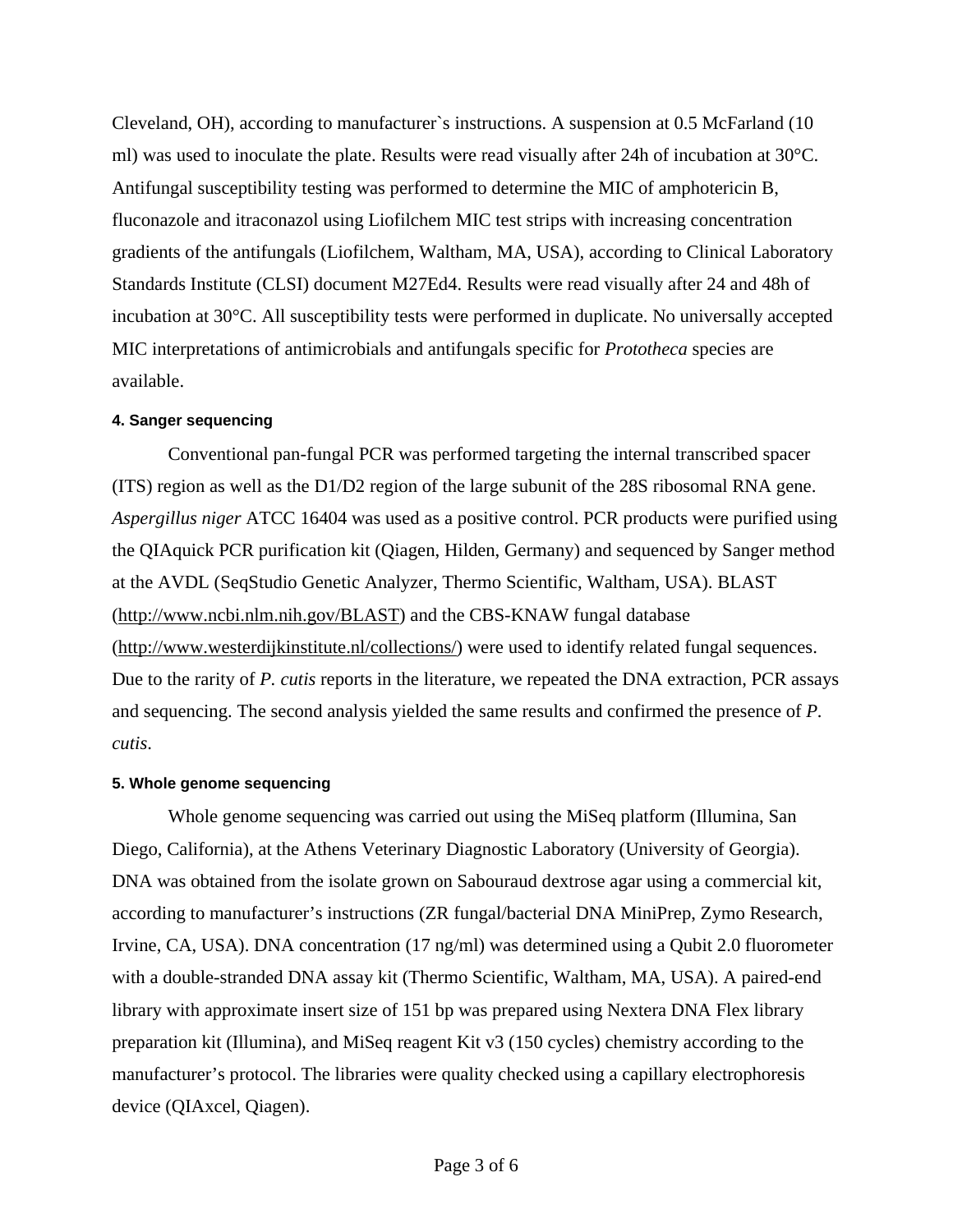The following *in silico* analyses were performed using the GenomeTrakr Network, GalaxyTrakr 1909 (https://www.galaxytrakr.org). The paired reads were first quality checked using Trimmomatic to remove adapters (Galaxy Version 0.36.4) and FastQC to select reads with Phred scores >30 (Galaxy Version 0.72+galaxy1). Assembly was performed using SPAdes software (Galaxy Version 3.12.0+galaxy1). The quality of assemblies was assessed using QUAST (Galaxy Version 5.0.2+galaxy0). Automated nuclear genome annotation was performed using Augustus (http://bioinf.uni-greifswald.de/augustus/submission.php), using *Chlamydomonas reinhardtii* as a reference species. Illumina MiSeq generated 2,008,194 pairedend reads with a genome coverage of  $\approx$ 15x. The N50 read length was 5,846 bp and GC content was 61.07%. Plastid genome sequences were identified using BLAST against the chloroplast genome sequence of *P. cutis* ATCC PRA-338 (accession number: AP018373.1). Genome assemblies were imported into Geneious Prime (version 2020.1, https://www.geneious.com/prime/) for *in-silico* targeted gene evaluation. *P. cutis* genes of interest had their DNA sequences extracted from the whole genome assemblies. For that, sequences of *P. cutis* available in GenBank were aligned with whole genome assemblies from this study using Progressive Mauve aligner. These sequences included: ATCC PRA-338 partial *cytB* (599 bp, accession number MF163453.1), partial 28S rRNA (D1/D2 domain, 582 bp, accession AB470469.1), complete 18S rRNA gene (1,816 bp, accession MF163514.1), complete ITS (785 bp, accession KP898389.1), and complete plastid DNA genome (51,673 bp, accession AP018373.1).

Antimicrobial resistance genes were identified using the Comprehensive Antibiotic Resistance Database (CARD) with criteria selected as: perfect and strict hits only, excluding nudge of loose hits to strict, and high quality/coverage sequences  $($ >70%) (https://card.mcmaster.ca/ accession 4/04/2020). The resistance genes were compared with phenotypic resistance to antimicrobials. As an attempt to identify antifungal resistance genes, we used the whole genome assemblies as input in the Mycology Antifungal Resistance Database (MARDY) (http://mardy.dide.ic.ac.uk/ accession 4/21/2020); however, no resistance genes were identified likely because of the lack of *Prototheca* in this database.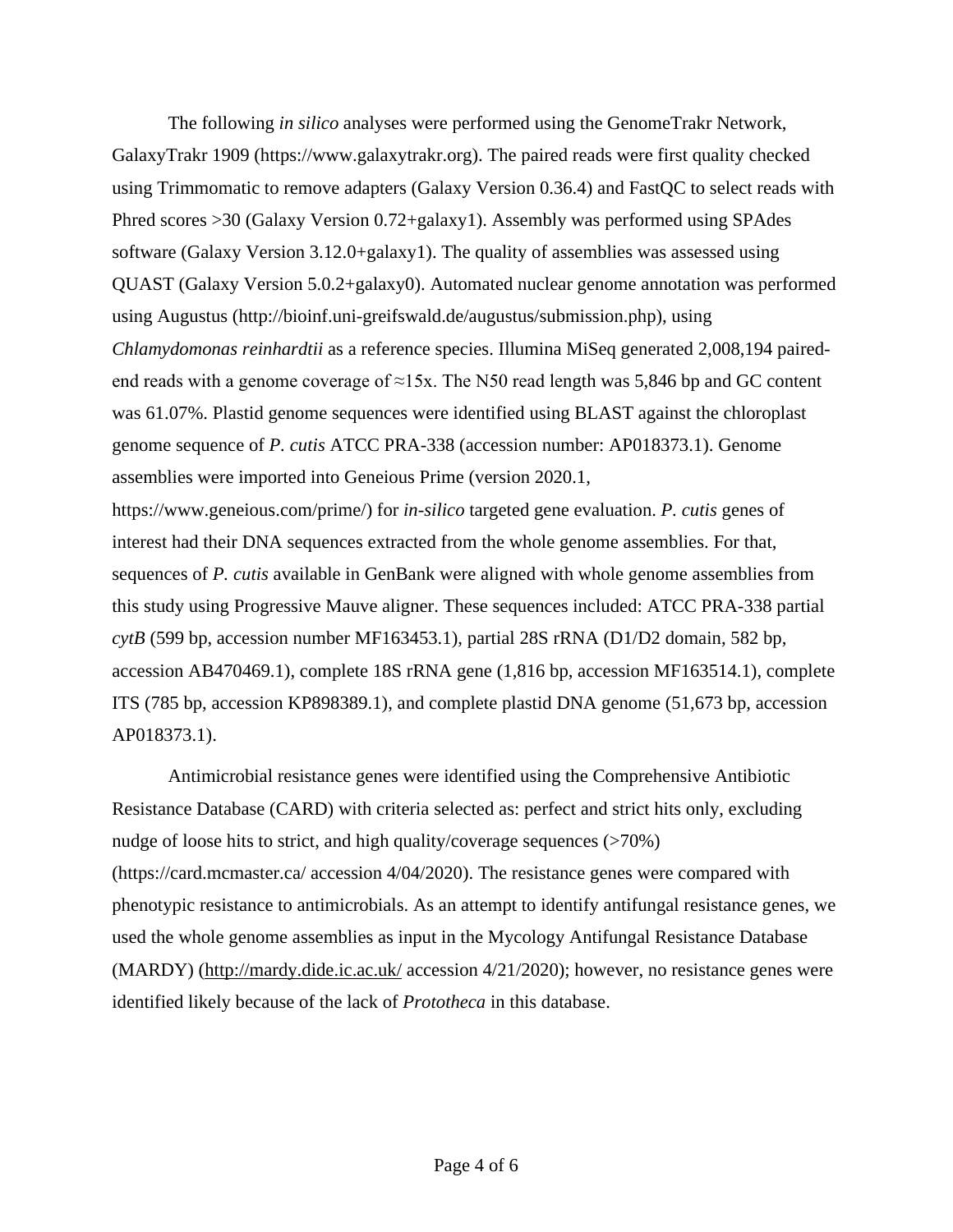# **Reference**

1. Masuda M, Jagielski T, Danesi P, Falcaro C, Bertola M, Krockenberger M, et al. Protothecosis in dogs and cats—new research directions. Mycopathologia. 2020 Nov 18 [Epub ahead of print]. [PubMed](https://www.ncbi.nlm.nih.gov/entrez/query.fcgi?cmd=Retrieve&db=PubMed&list_uids=33206310&dopt=Abstract)



**Appendix Figure 1.** Gross lesions associated with protothecosis due to *Prototheca cutis* in a cat. A) Lateral view showing swelling and rounding of the nasal bridge. B) Dorsal view showing soft, tan to light orange, and mildly gelatinous connective tissue and musculature overlying the nasal bridge and dorsal nasal planum.